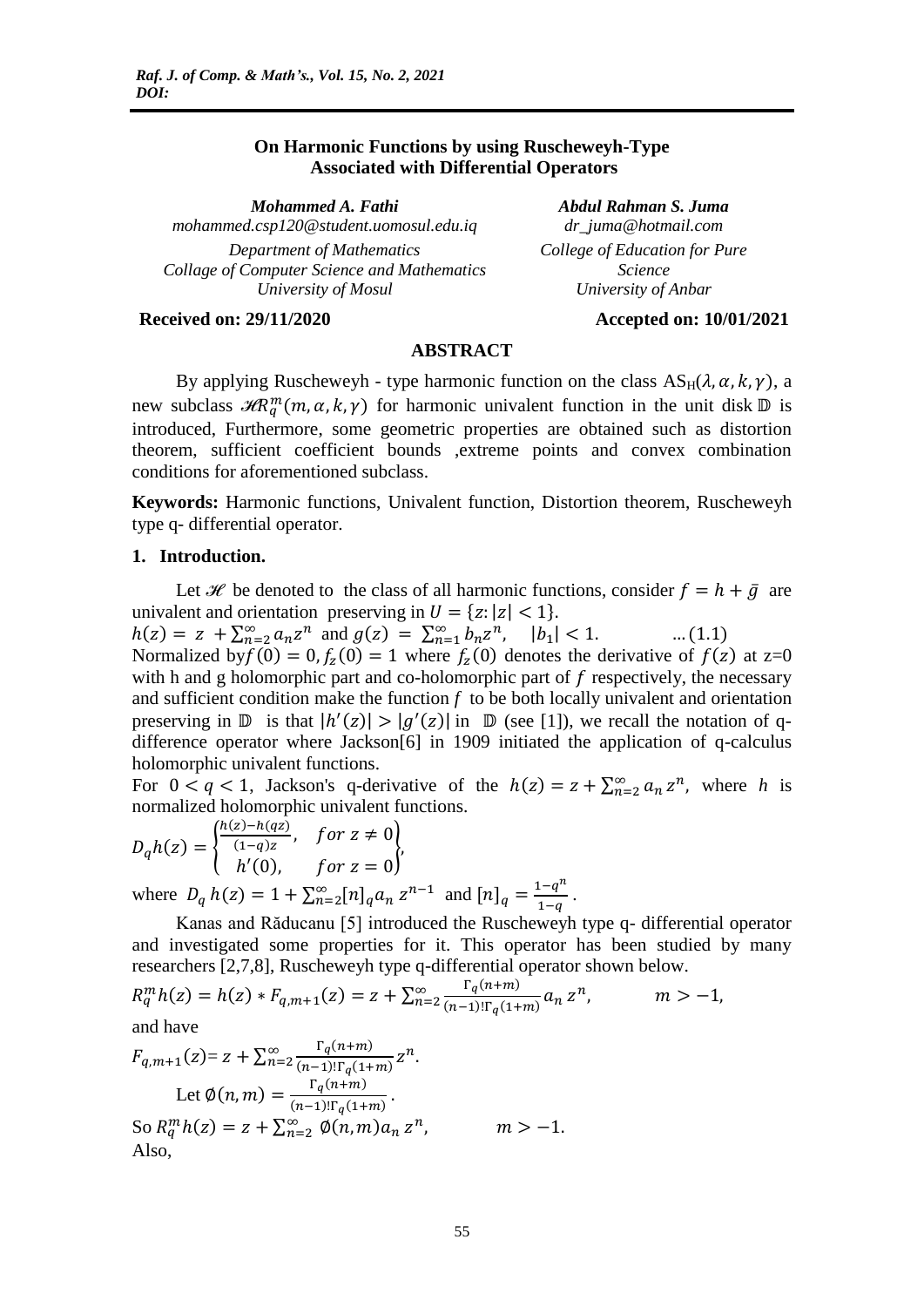$$
D_q R_q^m(h(z) = 1 + \sum_{n=2}^{\infty} [n]_q \phi(n, m) a_n z^{n-1}.
$$
  
\n
$$
D_q (D_q R_q^m(h(z)) = \sum_{n=2}^{\infty} [n]_q (n-1)_q \phi(n, m) a_n z^{n-2}.
$$
  
\n
$$
D_q R_q^m(g(z)) = \sum_{n=1}^{\infty} [n]_q \phi(n, m) b_n z^{n-1}.
$$
  
\n
$$
D_q (D_q R_q^m(g(z))) = \sum_{n=2}^{\infty} [n]_q [n-1]_q \phi(n, m) b_n z^{n-2} ... (1.2)
$$

Juma and Kulkarni in [4] applied Ruscheweyh derivatives on the class  $AS_H(\lambda, \alpha, k, \gamma)$ . They obtained several geometric properties. We define a class of Ruscheweyh-type q-differential harmonic function  $\mathcal{H}R_q^m(m,\alpha,k,\gamma)$  consisting of functions  $f \in \mathcal{H}$  satisfying  $f = h + \bar{g}$  where

$$
R\left((1+ke^{i\gamma})\frac{z^{2}D_{q}^{2}(R_{q}^{m}h(z))+zD_{q}(R_{q}^{m}h(z))+z^{2}D_{q}^{2}(R_{q}^{m}g(z))+zD_{q}(R_{q}^{m}g(z))}{zD_{q}(R_{q}^{m}h(z))-zD_{q}(R_{q}^{m}h(z))}+1\right)\geq\alpha,
$$
  
where  $0\leq\alpha<1$ ,  $0\leq k<1, \lambda>-1$ . (1.3)

Let  $\bar{\mathcal{H}}$  denoted to a subfamily of  $\mathcal{H}$  consisting of the harmonic function, we define a subclass  $\overline{\mathcal{H}}R_q^m(m,\alpha,k,\gamma) = \overline{\mathcal{H}}R_q^m(m,\alpha,k,\gamma) \cap \overline{\mathcal{H}}$  consisting harmonic function of the form.

 $h(z) = z - \sum_{n=2}^{\infty} a_n z^n$  and  $g(z) = \sum_{n=1}^{\infty} b_n z^n$ ,  $a_n \ge 0$ ,  $b_n \ge 0$ . ...(1.4)

## **2. Main Result.**

**Theorem 2.1.** Let 
$$
f = h + \overline{g}
$$
 with  
\n
$$
\left(\sum_{n=1}^{\infty} [n]_q \emptyset(n, m) \frac{[(1+k) [n-1]_q + 2 + k - \alpha]}{(4 + 2k - \alpha) + (1 + k)|b_1|}\right) |a_n| + \left(\sum_{n=1}^{\infty} [n]_q \emptyset(n, m) \frac{[(1+k) [n-1]_q + k - \alpha]}{(4 + 2k - \alpha) + (1 + k)|b_1|}\right) |b_n| \le 1 \qquad \dots (2.1)
$$
\nwhere  $a_1 = 1, 0 \le \gamma < 1, 0 \le \alpha < 1, 0 \le k < 1, m > -1$ . Then  $f \in \mathcal{H}R_q^m(m, \alpha, k, \gamma)$ .

**Proof.** We will show that the coefficient estimate of the harmonic function  $f = h + \overline{g}$  $\in \mathcal{H}$  satisfy inequality (2.1), therefore,  $f = h + \overline{g}$  satisfies the condition (1.2),

$$
R\left((1+ke^{iy})\frac{z^2D_q^{2}\left(R_q^mh(z)\right)+zD_q\left(R_q^mh(z)\right)+\overline{z^2D_q^{2}\left(R_q^mg(z)\right)+zD_q\left(R_q^mg(z)\right)}}{zD_q\left(R_q^mh(z)\right)-\overline{zD_q\left(R_q^mh(z)\right)}}+1\right)\geq\alpha
$$

Thus

$$
R\left\{\frac{A(z)}{B(z)}\right\} \ge \alpha, \qquad \qquad ...(2.2)
$$
\nwhere  $A(z) = \left(1 + ke^{i\gamma}\right)z^2D_q^{-2}\left(R_q^m h(z)\right) + zD_q\left(R_q^m h(z)\right)$   
\n
$$
+z^2D_q^{-2}\left(R_q^mg(z)\right) + zD_q\left(R_q^mg(z)\right) + zD_q\left(R_q^mh(z)\right) - zD_q\left(R_q^mh(z)\right).
$$
\n
$$
A(z) = \left(2 + ke^{i\gamma}\right)z + ke^{i\gamma}\overline{b_1}\overline{z} + \sum_{n=2}^{\infty} [n]_q \phi(n, m) \left[\left(1 + ke^{i\gamma}\right)[n - 1]_q + 2 + ke^{i\gamma}\right]a_n z^n + \sum_{n=2}^{\infty} [n]_q \phi(n, m) \left[\left(1 + ke^{i\gamma}\right)[n - 1]_q + ke^{i\gamma}\right] \overline{b_n}\overline{z}^n.
$$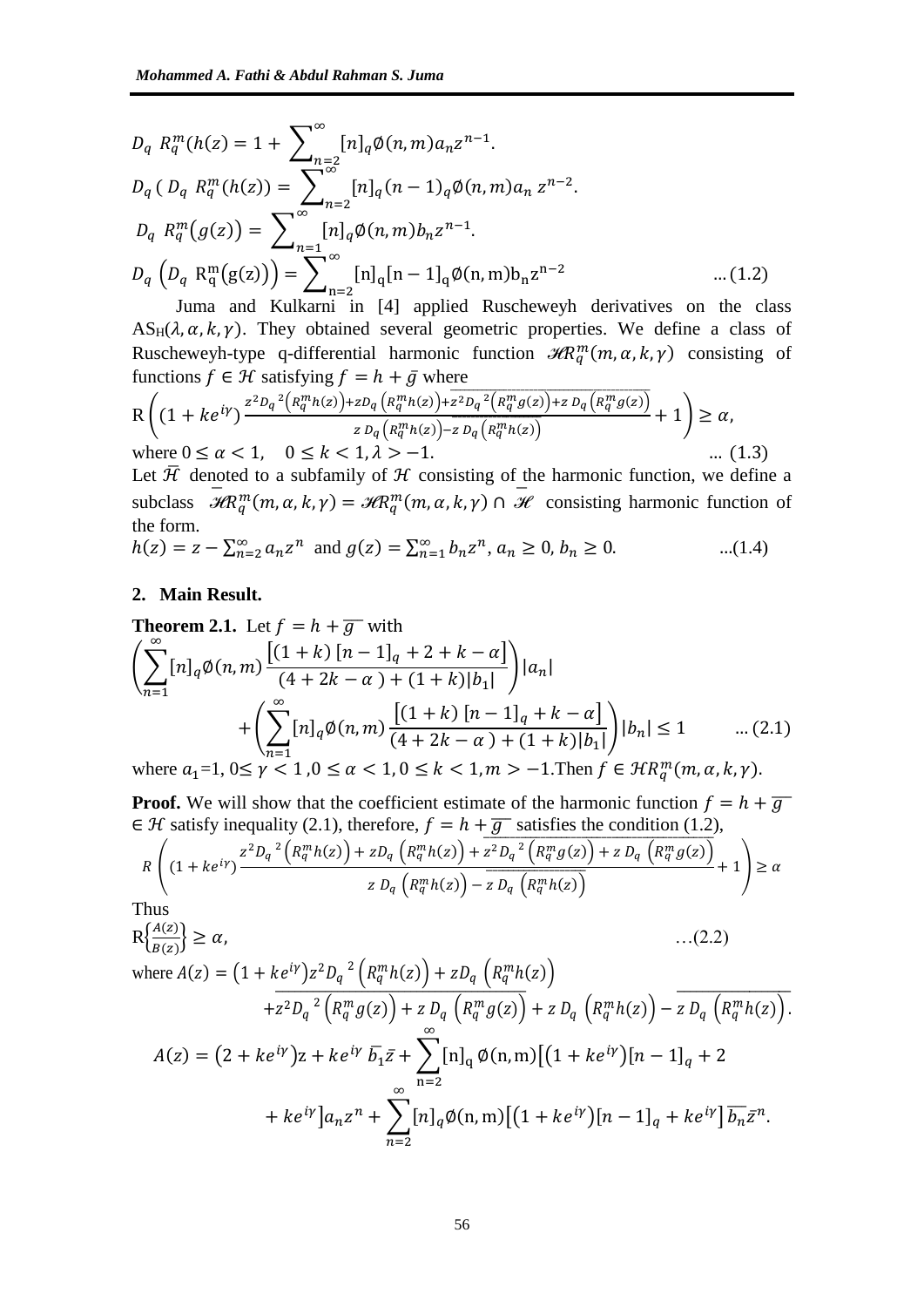$$
B(z) = zD_q \left( R_q^m h(z) \right) - \overline{zD_q \left( R_q^m h(z) \right)}
$$
  
=  $z - \overline{b_1} \overline{z} + \sum_{n=2}^{\infty} [n]_q \phi(n, m) a_n z^n - \sum_{n=2}^{\infty} [n]_q \phi(n, m) \overline{b_n} \overline{z}^n.$ 

Using the fact that R $\{w\} \ge \alpha$  if and only if  $|1 - \alpha + w| \ge |1 + \alpha - w|$ , to prove that it is equivalent to show that

$$
|A(z) + (1 - \alpha)B(z)| - |A(z) - (1 + \alpha)B(z)| \ge \alpha.
$$
  
\nWe simplify the part  $|A(z) + (1 - \alpha)B(z)|$   
\n
$$
= |(2 + ke^{iy})z + ke^{iy}\overline{b_1}\,\overline{z} + \sum_{n=2}^{\infty} [n]_q \phi(n, m) [(1 + ke^{iy})[n - 1]_q + 2 + ke^{iy}]a_n z^n
$$
  
\n
$$
+ \sum_{n=2}^{\infty} [n]_q \phi(n, m) [(1 + ke^{iy})[n - 1]_q + ke^{iy}] \overline{b_n} \overline{z^n}
$$
  
\n
$$
+ (1 - \alpha) \left[ z - \overline{b_1} \overline{z} + \sum_{n=2}^{\infty} [n]_q \phi(n, m) a_n z^n - \sum_{n=2}^{\infty} [n]_q \phi(n, m) \overline{b_n} \overline{z^n} \right] \right] -
$$
  
\n
$$
= |(2 + ke^{iy} + 1 - \alpha)z + (ke^{iy} \overline{b_1} - \overline{b_1} + \alpha \overline{b_1}) \overline{z}
$$
  
\n
$$
+ \sum_{n=2}^{\infty} [n]_q \phi(n, m) [(1 + ke^{iy})[n - 1]_q + 2 + ke^{iy} + 1 - \alpha]a_n z^n
$$
  
\n
$$
+ \sum_{n=2}^{\infty} [n]_q \phi(n, m) [(1 + ke^{iy})[n - 1]_q + ke^{iy} - 1 + \alpha] \overline{b_n} \overline{z^n}]
$$
  
\n
$$
+ \sum_{n=2}^{\infty} [n]_q \phi(n, m) [(1 + ke^{iy})[n - 1]_q + 3 + ke^{iy} - \alpha]a_n z^n
$$
  
\n
$$
+ \sum_{n=2}^{\infty} [n]_q \phi(n, m) [(1 + ke^{iy})[n - 1]_q + 3 + ke^{iy} - \alpha]a_n z^n
$$
  
\n
$$
+ \sum_{n=2}^{\infty} [n]_q \phi(n, m) [(1 + ke^{iy})[n - 1]_q + ke^{iy} - 1 + \alpha] \overline{b_n} \overline{z^n}]
$$
<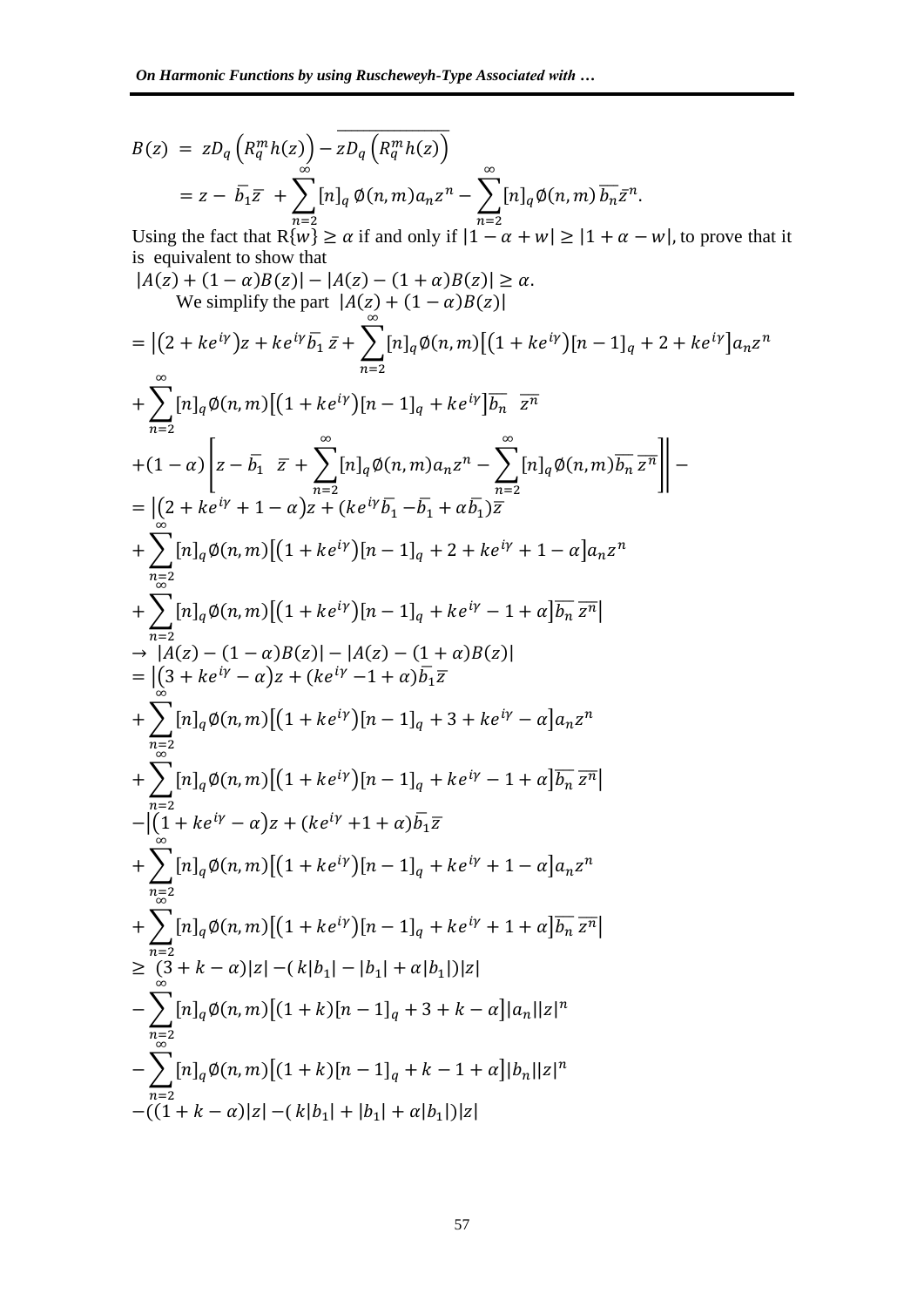$$
-\sum_{\substack{n=2 \ n\geq 2}}^{8} [n]_q \phi(n,m) [(1+k)[n-1]_q + k + 1 - \alpha] |a_n||z|^n
$$
  
\n
$$
-\sum_{\substack{n=2 \ n\geq 2}}^{8} [n]_q \phi(n,m) [(1+k)[n-1]_q + k + 1 + \alpha] |b_n||z|^n)
$$
  
\n
$$
=\sum_{n=1}^{8} [n]_q \phi(n,m) [(1+k)[n-1]_q + 2 + k - \alpha)] |a_n||z|^n
$$
  
\n
$$
-\sum_{n=1}^{8} [n]_q \phi(n,m) [(1+k)[n-1]_q + k + \alpha)] |b_n||z|^n
$$
  
\n
$$
= 2[(4+2k-\alpha) + (1+k)|b_1||]_z \Bigg[1
$$
  
\n
$$
-\sum_{n=1}^{8} \frac{[n]_q \phi(n,m) [(1+k)[n-1]_q + 2 + k - \alpha)] |a_n|}{[(4+2k-\alpha) + (1+k)|b_1|]}
$$
  
\n
$$
-\frac{[n]_q \phi(n,m) [(1+k)[n-1]_q + k + \alpha)] |b_n|}{[(4+2k-\alpha) + (1+k)|b_1|]}
$$
|z|^{n-1}.

The expression shown above is non-negative from the inequality (2.1) and so  $f \in \mathcal{H} \, R_{q}^{m}(m, \alpha, k, \gamma).$ 

**Theorem 2.2.** Let 
$$
f = h + \bar{g}
$$
 given by  
\n
$$
f(z) = z - \sum_{n=2}^{\infty} a_n z^n + \sum_{n=1}^{\infty} \overline{b_n z^n} \in \bar{\mathcal{H}} R_q^m(m, \alpha, k, \gamma)
$$
 if and only if :  
\n
$$
\sum_{n=2}^{\infty} \frac{\left[ \left( (1+k)[n-1]_q + 2 + k - \alpha \right) \right]}{\left[ (4+2k-\alpha)(1+k)[b_1] \right]} a_n[n]_q \emptyset(n, m)
$$
\n
$$
+ \sum_{n=1}^{\infty} \frac{\left[ n \right]_q \emptyset(n, m) \left[ \left( (1+k)[n-1]_q + k + \alpha \right) \right] b_n}{\left[ (4+2k-\alpha) + (1+k)[b_1] \right]} < 1, \qquad \dots (2.3)
$$
\nwhere  $a_1 = 1$  and  $0 \le \alpha < 1, 0 \le k \le 1$ 

**Proof.** Since  $\overline{\mathcal{H}}$  R<sub>a</sub><sup>m</sup>( $\lambda$ ,  $\alpha$ )  $\subset$  H R<sub>a</sub><sup>m</sup>(m,  $\alpha$ , k,  $\gamma$ ), if condition will satisfy, to prove the converse part. Start with function  $f = h + \bar{g}$  in  $\overline{\mathcal{H}}$  R<sub>q</sub><sup>m</sup>(m,  $\alpha$ , k,  $\gamma$ ), we must have

$$
R\left((1+ke^{i\gamma})^{\frac{z^2D_q^2\left(R_q^mh(z)\right)+zD_q\left(R_q^mh(z)\right)+\overline{z^2D_q^2\left(R_q^mg(z)\right)+zD_q\left(R_q^mg(z)\right)}}{zD_q\left(R_q^mh(z)\right)-zD_q\left(R_q^mh(z)\right)}+1\right)\geq\alpha
$$

or equivalently :

$$
R\left(\frac{\hat{A}(z) - \alpha B(z)}{B(z)}\right) \ge 0
$$
  

$$
R\left(\frac{\left((4 + 2k - \alpha)(1 + k) |b_1|z - \sum_{n=2}^{\infty} [n]_q \phi(n, m) \left[ \left((1 + k)[n - 1]_q + 2 + k - \alpha\right) \right] a_n z^n \right)}{z - \overline{b_1} \bar{z} + \sum_{n=2}^{\infty} [n]_q \phi(n, m) [n]_q a_n z^n - \sum_{n=2}^{\infty} [n]_q \phi(n, m) [n]_q \overline{b_n} \overline{z^n}\right)
$$

When the condition (2.3) not hold, the numerator in the above inequality will be negative for r goes to 1. This condition for  $f(z) \in \overline{\mathcal{H}}$   $R_q^m(m, \alpha, k, \gamma)$ .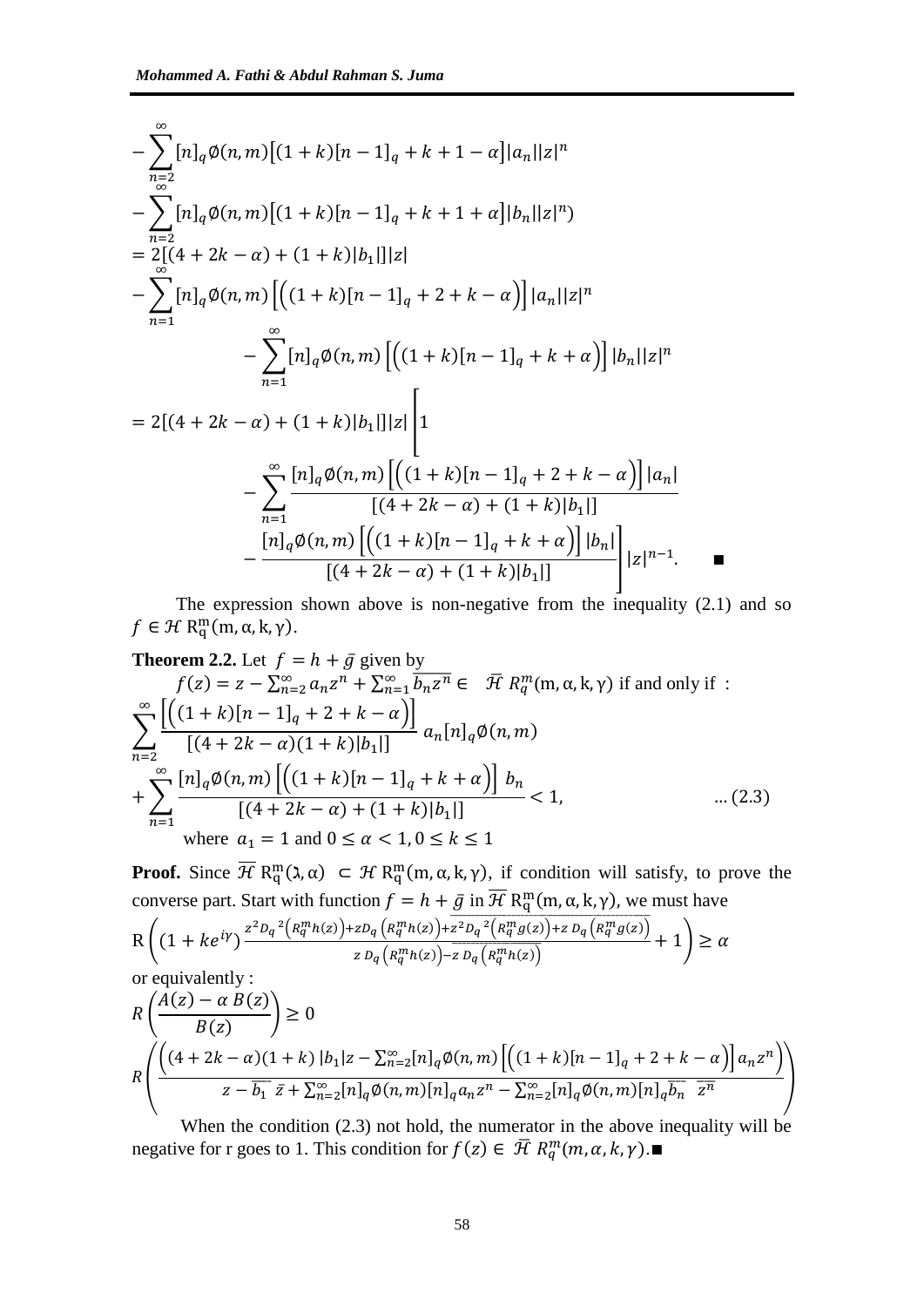Recall that in [2] for a topological vector space X over the field  $\mathbb C$  of complex numbers, let  $E \subseteq X$ , the smallest convex set containing *E* is called the closed convex hull of *E and* denoted by *Clco*(*E*).

**Theorem 2.3.** A function 
$$
f(z) \in \overline{\mathcal{H}} R_{q}^{m}(m, \alpha, k, \gamma)
$$
 if and only if  
\n
$$
f(z) = \sum_{n=1}^{\infty} (M_{n}h_{n}(z) + S_{n}g_{n}(z)), \qquad \dots (2.4)
$$
\nwhere  $h_{1}(z) = z_{1}$   
\n
$$
h_{n}(z) = z - \frac{[(4 + 2k - \alpha) + (1 + k)|b_{1}]||z|}{[(1 + k)[n - 1]_{q} + 2 + k - \alpha] \emptyset (n, m)[n]_{q}} z^{n},
$$
\n
$$
n = 2, 3, \dots
$$
\n
$$
g_{n}(z) = z - \frac{[(4 + 2k - \alpha) + (1 + k)|b_{1}]||z|}{[(1 + k)[n - 1]_{q} + k - \alpha] \emptyset (n, m)[n]_{q}} \overline{z^{n}}
$$
\n
$$
n = 1, 2, 3, \dots
$$
\n
$$
\sum_{n=1}^{\infty} (M_{n} + S_{n}) = 1, M_{n} \ge 0 \text{ and } S_{n} \ge 0.
$$
\nIn special case, the extreme point of  $\overline{\mathcal{H}} R_{q}^{m}(m, \alpha, k, \gamma)$  are  $\{h_{n}\}$  and  $\{g_{n}\}$ .

**Proof.** Let  $f$  be the function which can be written as  $(2.4)$ , we have

$$
f(z) = \sum_{n=1}^{\infty} (M_n + S_n)z - \sum_{n=2}^{\infty} \frac{[(4 + 2k - \alpha) + (1 + k)|b_1|]}{[(1 + k)[n - 1]_q + 2 + k - \alpha]\emptyset(n, m)} M_n z^n
$$
  
\n
$$
- \sum_{n=1}^{\infty} \frac{[(4 + 2k - \alpha) + (1 + k)|b_1|]}{[(1 + k)[n - 1]_q + k - \alpha]\emptyset(n, m)} S_n \overline{z^n}
$$
  
\n
$$
= z - \sum_{n=2}^{\infty} a_n z^n - \sum_{n=1}^{\infty} b_n \overline{z^n}
$$
  
\nTherefore,  
\n
$$
\sum_{n=2}^{\infty} [n]_q \emptyset(n, m) \frac{[(1 + k)[n - 1]_q + k - \alpha] |a_n|}{[(4 + 2k - \alpha) + (1 + k)|b_1|]_2|}
$$
  
\n
$$
+ \sum_{n=1}^{\infty} [n]_q \emptyset(n, m) \frac{[(1 + k)[n - 1]_q + k - \alpha]|b_n|}{[(4 + 2k - \alpha) + (1 + k)|b_1|]_2|}
$$
  
\n
$$
= \sum_{n=1}^{\infty} M_n + \sum_{n=1}^{\infty} S_n = 1 - M_1 \le 1.
$$
  
\nAnd so  $f \in \text{Cloc } \overline{H} R_q^m(\lambda, \alpha, k, \gamma)$ .  
\nConversely assume that  $f \in \text{Cloc } \overline{H} R_q^m(\lambda, \alpha, k, \gamma)$  Set.  
\n
$$
M_n = \frac{[(1 + k)[n - 1]_q + 2 + k - \alpha]a_n}{[(4 + 2k - \alpha) + (1 + k)|b_1|]_2|} [n]_q \emptyset(n, m),
$$
  
\n $0 \le M_n \le 1, n \ge 2$ .  
\n
$$
S_n = \frac{[(1 + k)[n - 1]_q + k + \alpha]b_n}{[(4 + 2k - \alpha) + (1 + k)|b_1|]_2|} [n]_q \emptyset(n, m),
$$
  
\n $0 \le S_n \le 1, n \ge 1$ .  
\nWhere  $\sum_{n=$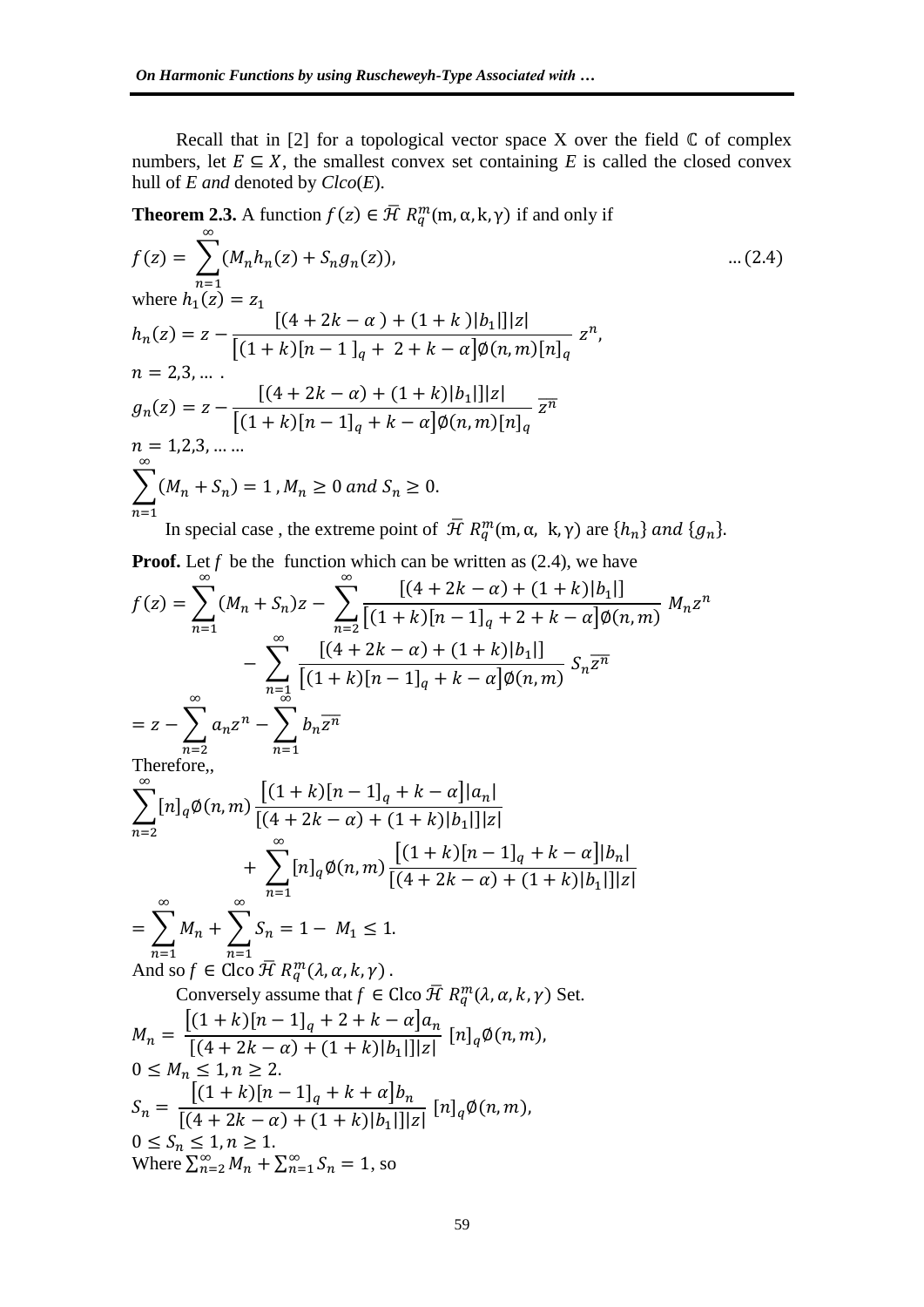$$
M_{1} = 1 - \sum_{n=1}^{\infty} M_{n} + \sum_{n=1}^{\infty} S_{n}.
$$
 Therefore,  $f(z)$  can be written as  
\n
$$
f(z) = 2 - \sum_{n=2}^{\infty} a_{n} z^{n} + \sum_{n=1}^{\infty} \overline{b_{n}} \overline{z^{n}}
$$
\n
$$
= 2 - \sum_{n=2}^{\infty} \frac{\left[ (4 + 2k - \alpha) + (1 + k)|b_{1}|\right]}{\left[ (1 + k)[n - 1]_{q} + 2 + k - \alpha\right] \emptyset(n, m)} M_{n} z^{n}
$$
\n
$$
+ \sum_{n=1}^{\infty} \frac{\left[ (4 + 2k - \alpha) + (1 + k)|b_{1}|\right]}{\left[ (1 + k)[n - 1]_{q} + 2 + k - \alpha\right] \emptyset(n, m)} S_{n} \overline{z^{n}}
$$
\n
$$
= z + \sum_{n=2}^{\infty} (h_{n}(z) - z) M_{n} + \sum_{n=1}^{\infty} (g_{n}(z) - z) S_{n}
$$
\n
$$
= z \left[ 1 - \sum_{n=2}^{\infty} M_{n} + \sum_{n=1}^{\infty} S_{n} \right] + \sum_{n=2}^{\infty} (h_{n}(z) - z) M_{n} + \sum_{n=1}^{\infty} (g_{n}(z) - z) S_{n}
$$
\n
$$
= \sum_{n=1}^{\infty} (M_{n} h_{n}(z) + S_{n} g_{n}(z)).
$$

**Theorem 2.4.** Let 
$$
f(z) \in \overline{\mathcal{H}} R_q^m(\lambda, \alpha, k, \gamma)
$$
 then :  
\n
$$
(1 + b_1)r + \frac{[(4+2k-\alpha)+(1+\alpha)]b_1}{[2]_q\emptyset(2,m)[3+2k-\alpha]}r^2 \le |f(z)| \le (1 - b_1)r + \frac{[(4+2k-\alpha)+(1+\alpha)]b_1}{[2]_q\emptyset(2,m)[3+2k-\alpha]}r^2.
$$

# **Proof.**

We shall prove only one side, let us take the right side inequality because the proof for the left side inequality is similar way.

At first take the absolute value of the function 
$$
f(z)
$$
, we have

$$
|f(z)| = \frac{[(4+2k-\alpha)+(1+k)]b_1 - (k-\alpha)b_1}{[(4+2k-\alpha)+(1+k)]b_1}
$$
  
\n
$$
|f(z)| = \left| z - \sum_{n=2}^{\infty} a_n z^n + \sum_{n=1}^{\infty} b_n \overline{z^n} \right|
$$
  
\n
$$
\leq (1+b_1)|z| + \sum_{n=2}^{\infty} (a_n + b_n)|z|^n
$$
  
\n
$$
\leq (1+b_1)r + \sum_{n=2}^{\infty} (a_n + b_n)r^2
$$
  
\n
$$
\leq (1+b_1)r + \frac{[(4+2k-\alpha)+(1+k)|b_1|]}{\emptyset(2,m)[2]_q[3+2k-\alpha]} \sum_{n=2}^{\infty} \left( \frac{\emptyset(2,m)[2]_q[3+2k-\alpha]}{[(4+2k-\alpha)+(1+k)|b_1|]} a_n + \frac{\emptyset(2,m)[2]_q[3+2k-\alpha]}{[(4+2k-\alpha)+(1+k)|b_1|]} \right)r^2.
$$
  
\nThen  $|f(z)| = \frac{[(4+2k-\alpha)+(1+k)]b_1 - (k-\alpha)b_1}{[(4+2k-\alpha)+(1+k)]b_1}.$ 

**Theorem 2.5.** The family  $\overline{\mathcal{H}}$   $R_q^m(m, \alpha, k, \gamma)$  is closed for the convex combinations.

**Proof.** For 
$$
i = 1, 2, 3, \dots
$$
 let  $f_i(z) \in \overline{\mathcal{H}} R_q^m(m, \alpha, k, \gamma)$ ,  
where  $f_i(z) = z - \sum_{n=2}^{\infty} \overline{a}_i$ ,  $n z^n - \sum_{n=1}^{\infty} \overline{b}_i$ ,  $n \overline{z^n}$   
Then by theorem :  $\frac{A(z)}{B(z)} \ge \alpha$ .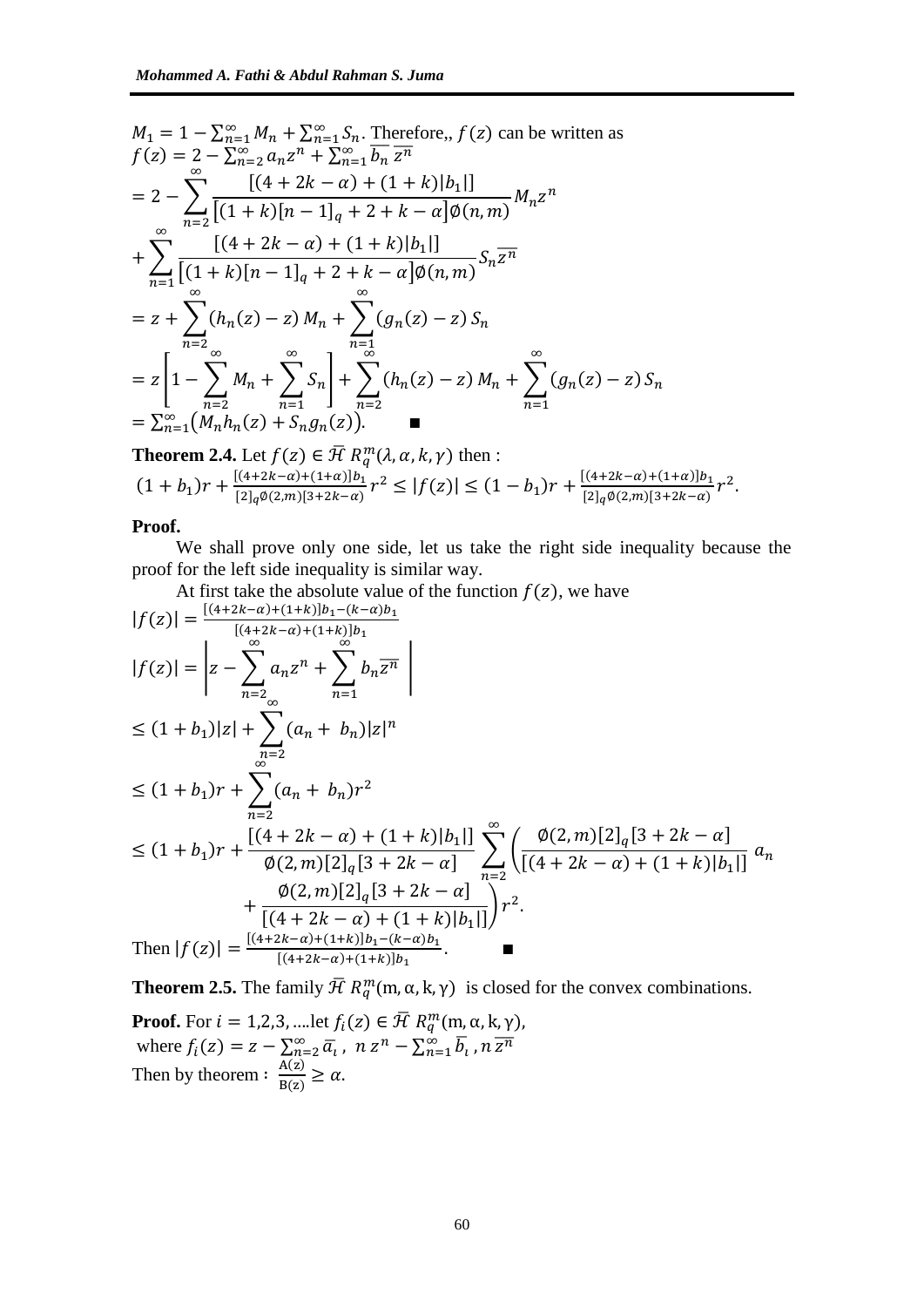$$
\sum_{n=1}^{\infty} [n]_q \emptyset(n,m) \frac{\left[ (1+k)[n-1]_q + 2 + k + \alpha \right]}{\left[ (4+2k-\alpha) + (1+k)[b_1] \right] |z|} a_i, n
$$
  
+ 
$$
\sum_{n=1}^{\infty} [n]_q \emptyset(n,m) \left[ (1+k)[n-1]_q + 2 + k + \alpha \right] b_i, n \le 1.
$$

For  $\sum_{n=2}^{\infty} t_i = 1$ ,  $0 \le t_i < 1$ , the convex combinations of functions  $f_i$  may be written as :  $\sum t$  $\infty$ i  $f_i(z) = z - \sum \mid \sum t$  $\infty$ i  $a_i, n \mid z^n + \sum \mid \sum t$  $\infty$ i  $b_i, n \mid \overline{z^n}$ .  $\infty$  $\boldsymbol{n}$  $\infty$  $\boldsymbol{n}$ Using the inequality  $(2.4)$  we h ∑  $[(1 + k)[n - 1]_q + 2 + k + \alpha]$  $\frac{1}{[(4+2k-\alpha)+(1+k)|b_1|]|z|}\left(\sum t\right)$  $\infty$ i  $a_i, n$  $\infty$  $\boldsymbol{n}$  ∑  $[(1 + k)[n - 1]_q + k + \alpha]$  $\frac{1}{[(4+2k-\alpha)+(1+k)|b_1|]|z|}\left(\sum t\right)$  $\infty$ i  $b_i, n$  $\infty$  $\boldsymbol{n}$  $=$   $\rightarrow$  t  $\infty$ i (∑  $[(1 + k)[n - 1]_q + 2 + k + \alpha]$  $\frac{1}{[(4+2k-\alpha)+(1+k)|b_1|]|z|}a_i,$  $\infty$  $\boldsymbol{n}$  ∑  $[(1 + k)[n - 1]_q + k + \alpha]$  $\frac{1}{[(4+2k-\alpha)+(1+k)|b_1|]|z|}b_i,$  $\infty$  $\boldsymbol{n}$  $\cdot$  $≤$  > t  $\infty$ i  $=$